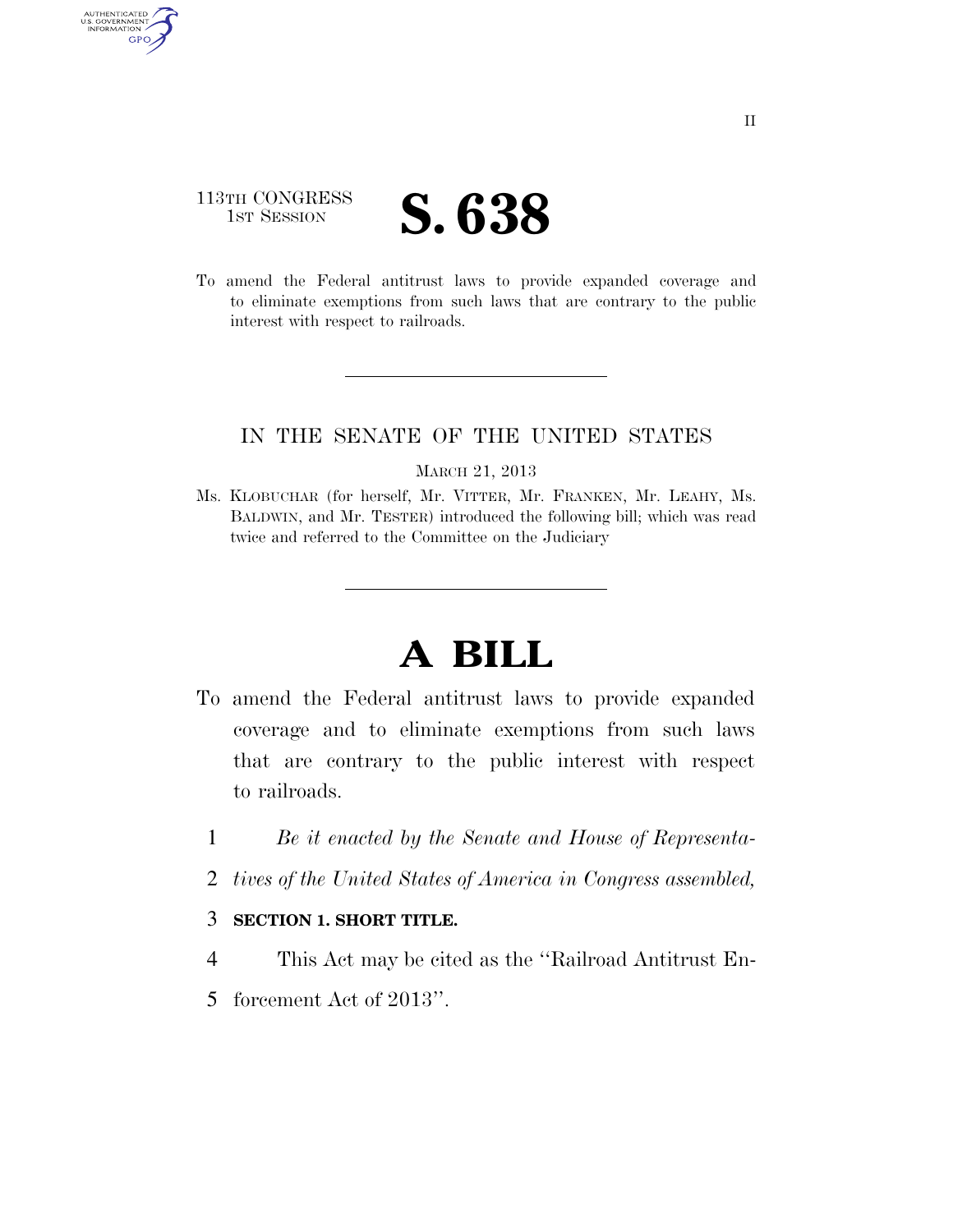$\mathfrak{D}$ 

 The proviso in section 16 of the Clayton Act (15 U.S.C. 26) ending with ''Code.'' is amended to read as follows: ''*Provided,* That nothing herein contained shall be construed to entitle any person, firm, corporation, or asso- ciation, except the United States, to bring suit for injunc- tive relief against any common carrier that is not a rail- road subject to the jurisdiction of the Surface Transpor- tation Board under subtitle IV of title 49, United States Code.''.

#### **SEC. 3. MERGERS AND ACQUISITIONS OF RAILROADS.**

 The sixth undesignated paragraph of section 7 of the Clayton Act (15 U.S.C. 18) is amended to read as follows: ''Nothing contained in this section shall apply to transactions duly consummated pursuant to authority given by the Secretary of Transportation, Federal Power Commission, Surface Transportation Board (except for transactions described in section 11321 of that title), the Securities and Exchange Commission in the exercise of its jurisdiction under section 10 (of the Public Utility Hold- ing Company Act of 1935), the United States Maritime Commission, or the Secretary of Agriculture under any statutory provision vesting such power in the Commission, Board, or Secretary.''.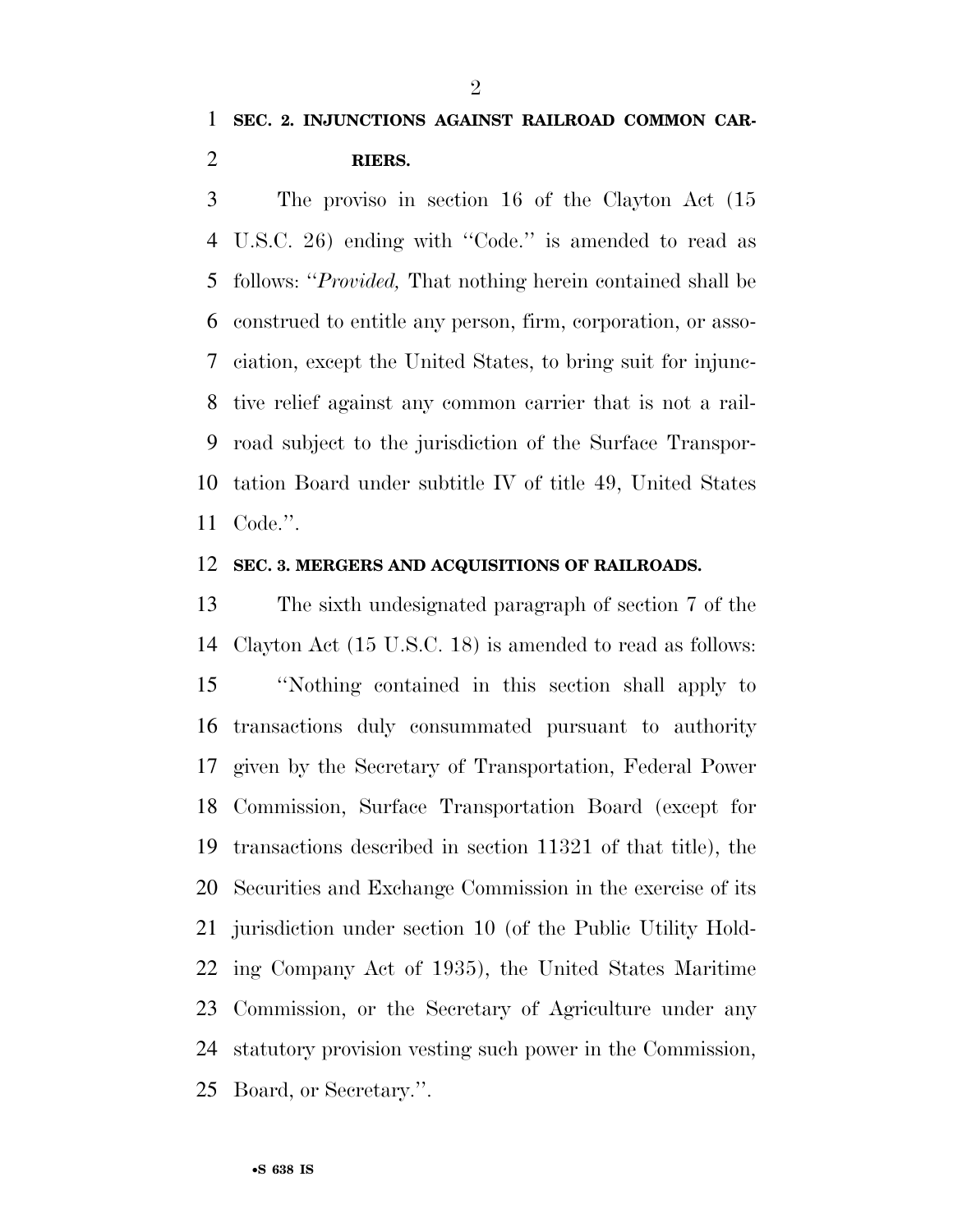#### **SEC. 4. LIMITATION OF PRIMARY JURISDICTION.**

 The Clayton Act is amended by adding at the end thereof the following:

 ''SEC. 29. In any civil action against a common car- rier railroad under section 4, 4C, 15, or 16 of this Act, the district court shall not be required to defer to the pri- mary jurisdiction of the Surface Transportation Board.''. **SEC. 5. FEDERAL TRADE COMMISSION ENFORCEMENT.** 

 (a) CLAYTON ACT.—Section 11(a) of the Clayton Act (15 U.S.C. 21(a)) is amended by striking ''subject to juris- diction'' and all that follows through the first semicolon and inserting ''subject to jurisdiction under subtitle IV of title 49, United States Code (except for agreements de- scribed in section 10706 of that title and transactions de-scribed in section 11321 of that title);''.

 (b) FTC ACT.—Section 5(a)(2) of the Federal Trade Commission Act (15 U.S.C. 45(a)(2)) is amended by strik- ing ''common carriers subject'' and inserting ''common carriers, except for railroads, subject''.

 **SEC. 6. EXPANSION OF TREBLE DAMAGES TO RAIL COM-MON CARRIERS.** 

 Section 4 of the Clayton Act (15 U.S.C. 15) is amended by—

 (1) redesignating subsections (b) and (c) as subsections (c) and (d), respectively; and

•**S 638 IS** (2) inserting after subsection (a) the following: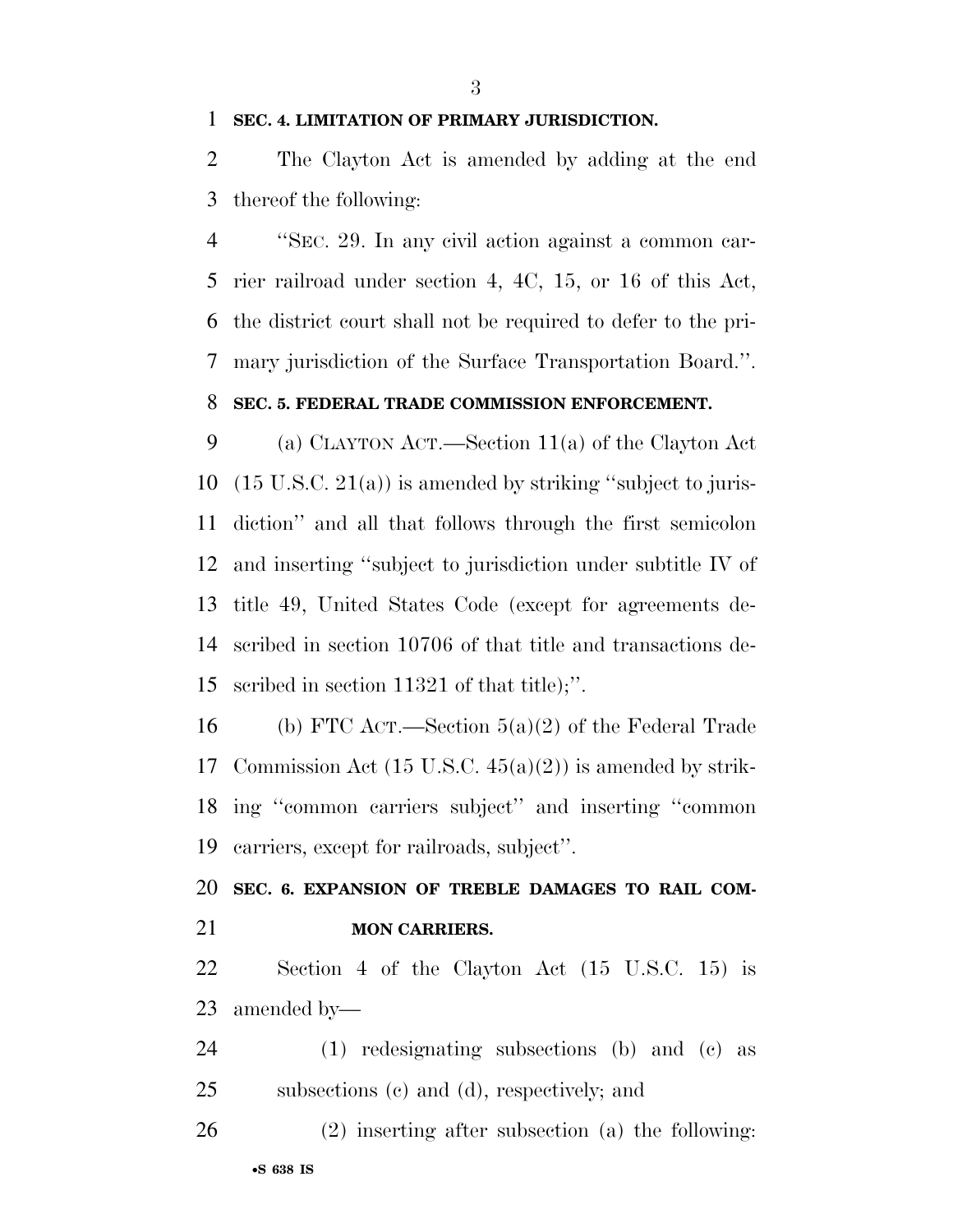''(b) Subsection (a) shall apply to a common carrier by railroad subject to the jurisdiction of the Surface Transportation Board under subtitle IV of title 49, United States Code, without regard to whether such railroads have filed rates or whether a complaint challenging a rate has been filed.''.

### **SEC. 7. TERMINATION OF EXEMPTIONS IN TITLE 49.**

 (a) IN GENERAL.—Section 10706 of title 49, United States Code, is amended—

10 (1) in subsection  $(a)$ — 11 (A) in paragraph  $(2)(A)$ , by striking ", and 12 the Sherman Act (15 U.S.C. 1 et seq.)," and all that follows through ''or carrying out the agree-14 ment" in the third sentence; 15 (B) in paragraph  $(4)$ — (i) by striking the second sentence; and (ii) by striking ''However, the'' in the third sentence and inserting ''The''; and 20 (C) in paragraph  $(5)(A)$ , by striking ", and the antitrust laws set forth in paragraph (2) of this subsection do not apply to parties and

other persons with respect to making or car-

24 rying out the agreement''; and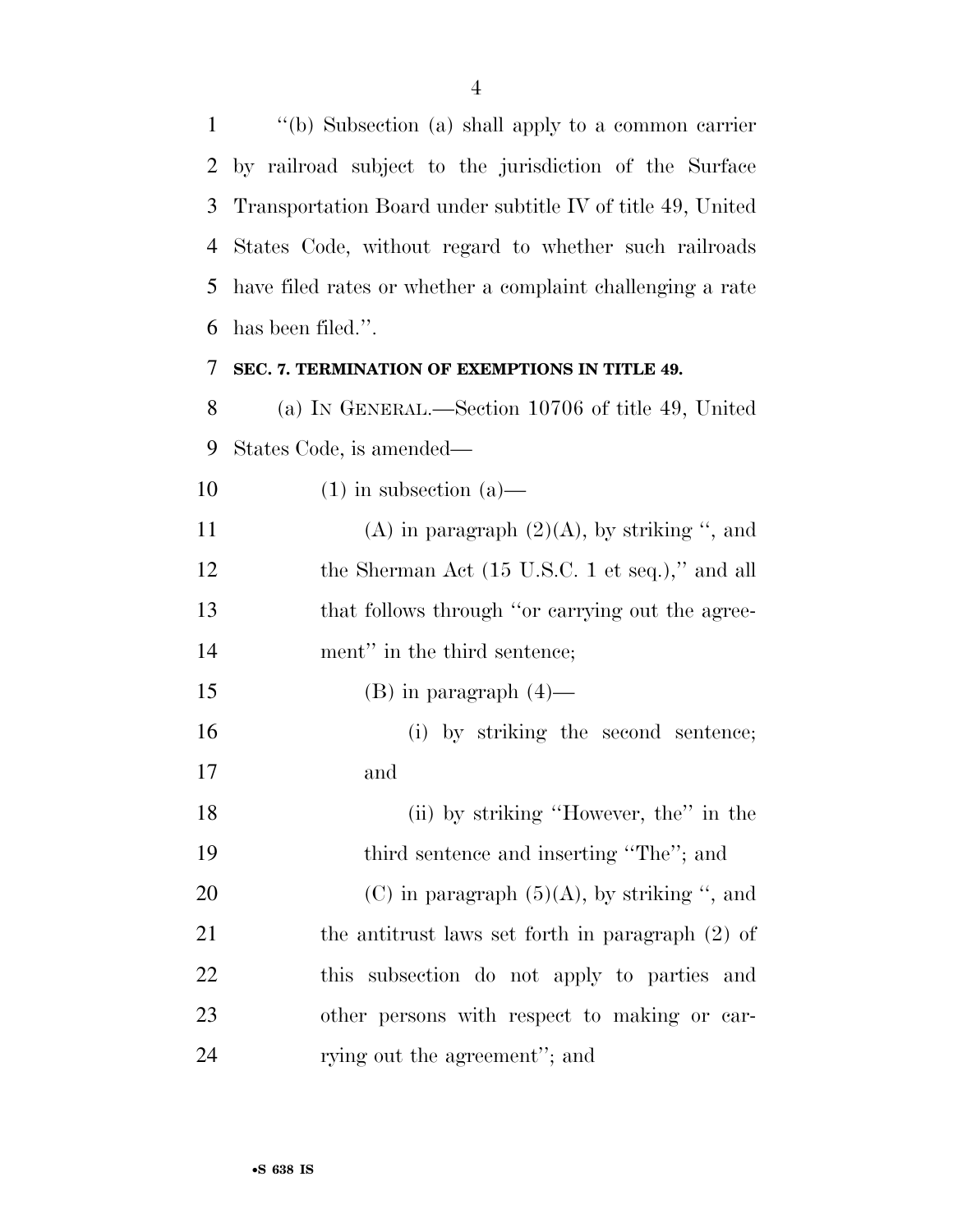(2) by striking subsection (e) and inserting the following:

3 "(e) APPLICATION OF ANTITRUST LAWS.— 4 "(1) In GENERAL.—Nothing in this section ex- empts a proposed agreement described in subsection (a) from the application of the Sherman Act (15 U.S.C. 1 et seq.), the Clayton Act (15 U.S.C. 12, 14 et seq.), the Federal Trade Commission Act (15 U.S.C. 41 et seq.), section 73 or 74 of the Wilson Tariff Act (15 U.S.C. 8 and 9), or the Act of June 19, 1936 (15 U.S.C. 13, 13a, 13b, 21a). 12 "(2) ANTITRUST ANALYSIS TO CONSIDER IM- PACT.—In reviewing any such proposed agreement for the purpose of any provision of law described in

 paragraph (1), the Board shall take into account, among any other considerations, the impact of the proposed agreement on shippers, on consumers, and on affected communities.''.

 (b) COMBINATIONS.—Section 11321 of title 49, United States Code, is amended—

21 (1) in subsection  $(a)$ —

 (A) by striking ''The authority'' in the first sentence and inserting ''Except as pro- vided in sections 4 (15 U.S.C. 15), 4C (15 U.S.C. 15c), section 15 (15 U.S.C. 25), and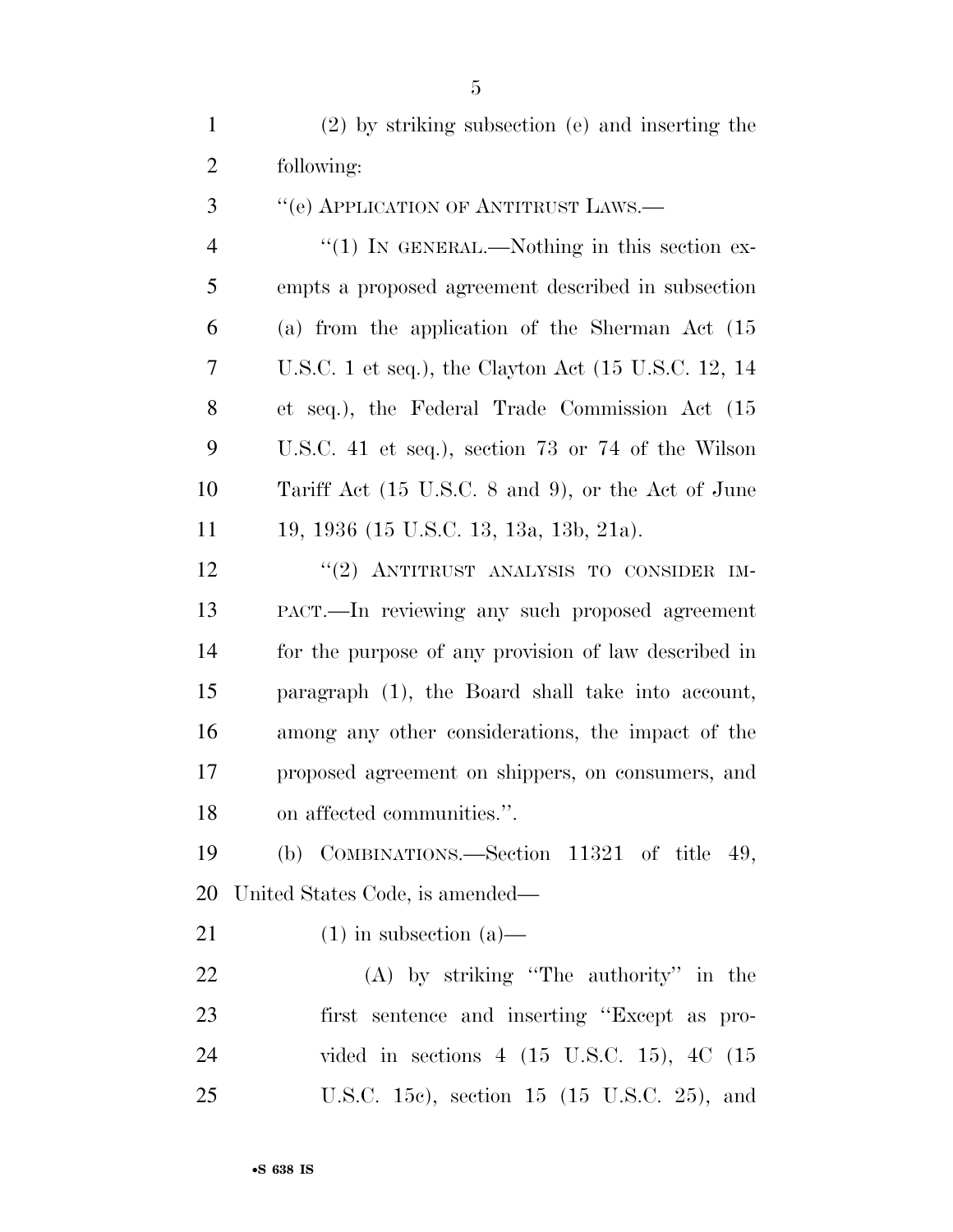| $\mathbf{1}$   | section 16 $(15 \text{ U.S.C. } 26)$ of the Clayton Act               |
|----------------|-----------------------------------------------------------------------|
| $\overline{2}$ | $(15 \text{ U.S.C. } 21(a))$ , the authority"; and                    |
| 3              | (B) by striking "is exempt from the anti-                             |
| $\overline{4}$ | trust laws and from all other law," in the third                      |
| 5              | sentence and inserting "is exempt from all                            |
| 6              | other law (except the antitrust laws referred to                      |
| 7              | in subsection $(e)$ ,"; and                                           |
| 8              | $(2)$ by adding at the end the following:                             |
| 9              | "(c) APPLICATION OF ANTITRUST LAWS.—                                  |
| 10             | " $(1)$ IN GENERAL.—Nothing in this section ex-                       |
| 11             | empts a transaction described in subsection (a) from                  |
| 12             | the application of the Sherman Act (15 U.S.C. 1 et                    |
| 13             | seq.), the Clayton Act $(15 \text{ U.S.C. } 12, 14 \text{ et seq.}),$ |
| 14             | the Federal Trade Commission Act (15 U.S.C. 41 et                     |
| 15             | seq.), section 73 or 74 of the Wilson Tariff Act (15                  |
| 16             | U.S.C. 8-9), or the Act of June 19, 1936 $(15$                        |
| 17             | U.S.C. 13, 13a, 13b, 21a). The preceding sentence                     |
| 18             | shall not apply to any transaction relating to the                    |
| 19             | pooling of railroad cars approved by the Surface                      |
| 20             | Transportation Board or its predecessor agency pur-                   |
| 21             | suant to section 11322 of title 49, United States                     |
| 22             | Code.                                                                 |
| 23             | "(2) ANTITRUST ANALYSIS TO CONSIDER IM-                               |
| 24             | PACT.—In reviewing any such transaction for the                       |

purpose of any provision of law described in para-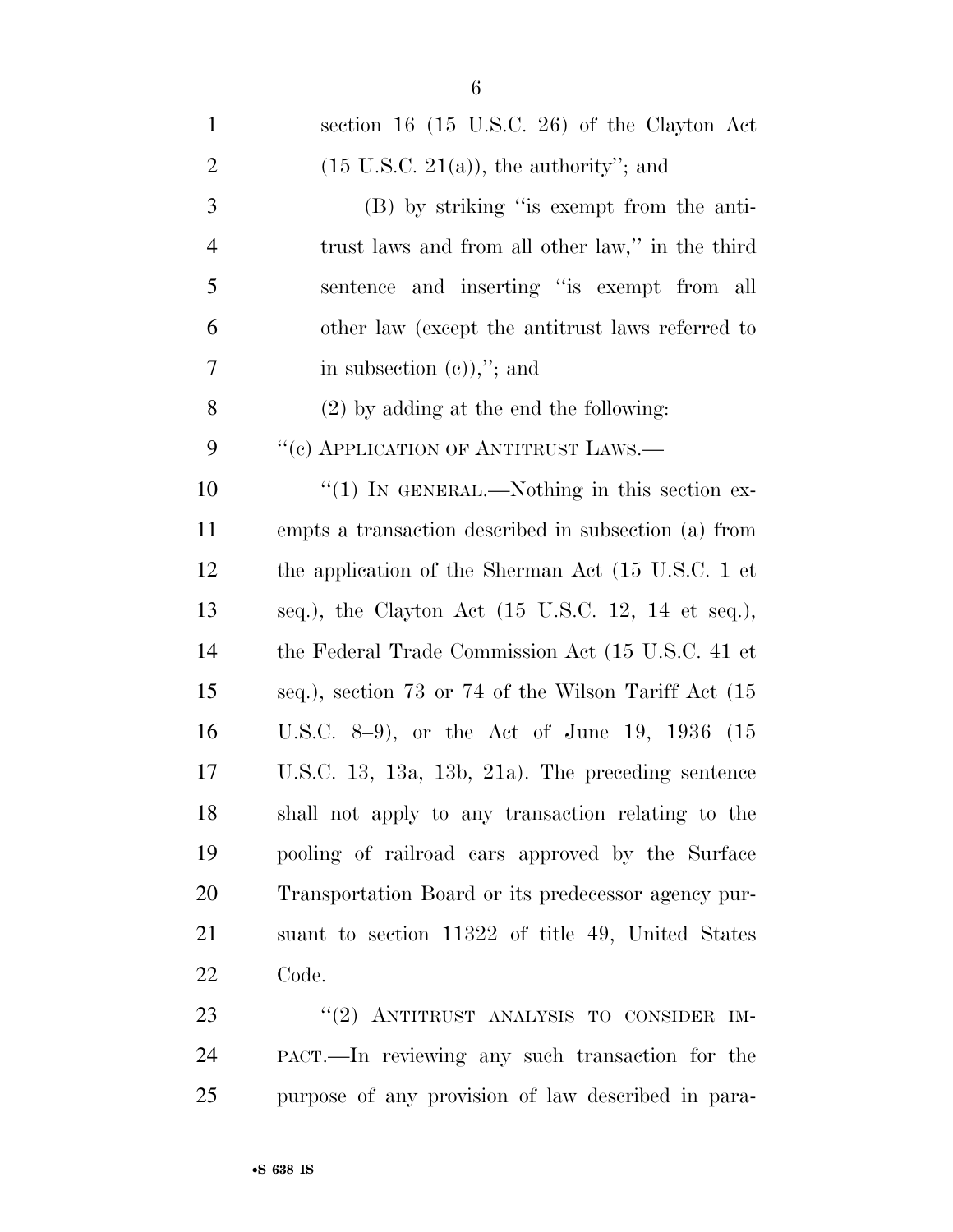graph (1), the Board shall take into account, among any other considerations, the impact of the trans-action on shippers and on affected communities.''.

(c) CONFORMING AMENDMENTS.—

 (1) The heading for section 10706 of title 49, United States Code, is amended to read as follows: ''**Rate agreements**''.

 (2) The item relating to such section in the chapter analysis at the beginning of chapter 107 of such title is amended to read as follows:

''10706. Rate agreements.''.

### **SEC. 8. EFFECTIVE DATE.**

 (a) IN GENERAL.—Subject to the provisions of sub- section (b), this Act shall take effect on the date of enact-ment of this Act.

(b) CONDITIONS.—

 (1) PREVIOUS CONDUCT.—A civil action under section 4, 15, or 16 of the Clayton Act (15 U.S.C. 15, 25, 26) or complaint under section 5 of the Fed- eral Trade Commission Act (15 U.S.C. 45) may not be filed with respect to any conduct or activity that occurred prior to the date of enactment of this Act that was previously exempted from the antitrust laws as defined in section 1 of the Clayton Act (15 U.S.C. 12) by orders of the Interstate Commerce